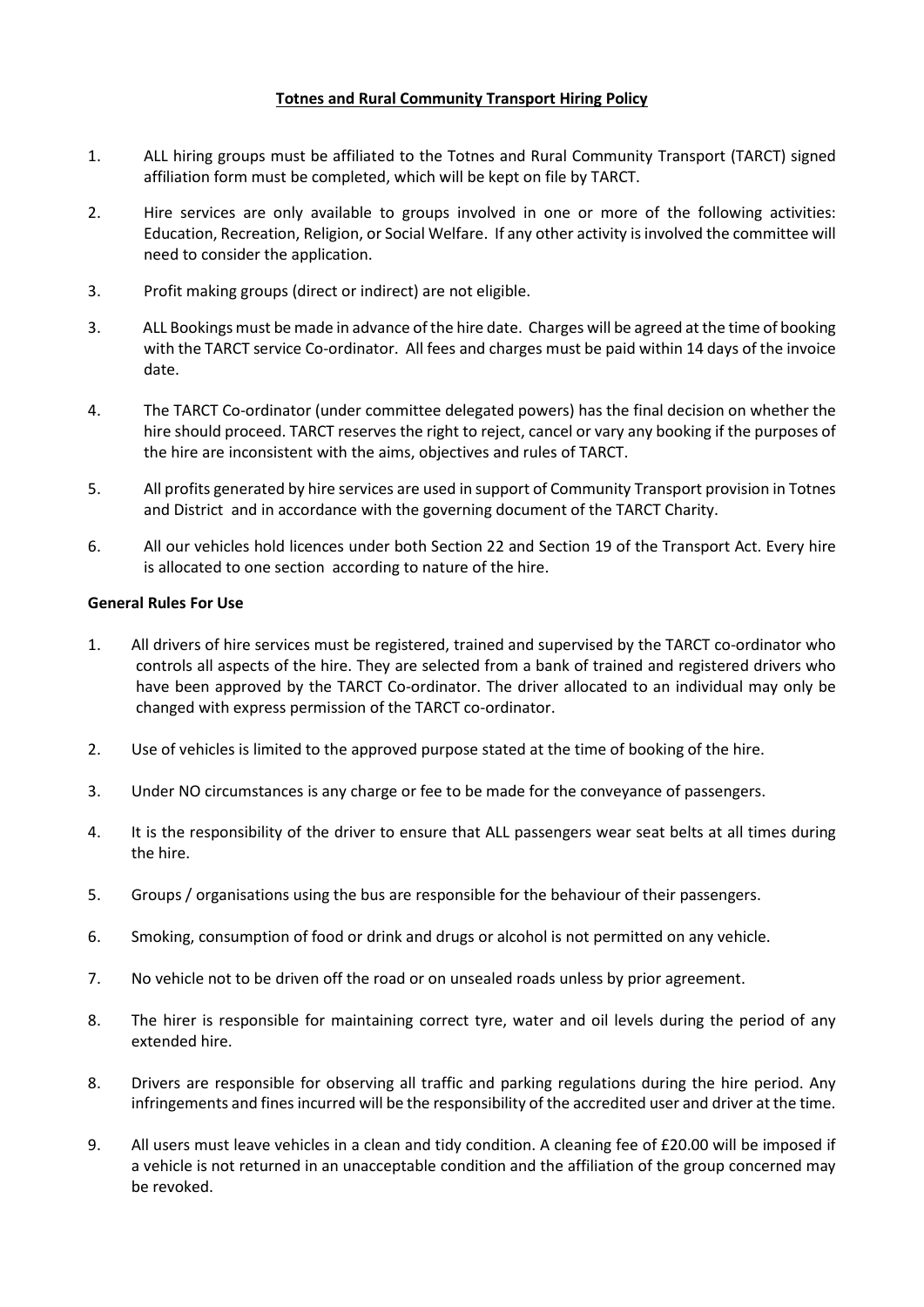- 10. Vehicle damage that results from neglect, irresponsible use or malicious activity will be the responsibility of the organisation / group using the vehicle to reimburse all costs incurred by TARCT in preparing it for further use.
- 11. All our vehicles are speed limited to a maximum of 62mph. Drivers should remember that speed limits of minibuses are not the same as cars. The limits are as follows:

|                                                                  | <b>Speed Limit (mph)</b> |
|------------------------------------------------------------------|--------------------------|
| Built up areas* (where no lower limit applies)                   | 30                       |
| Single carriage way roads (where no lower limit applies)         | 50                       |
| Dual carriageways (where no lower limit applies)                 | 60                       |
| Motorways (where no lower limit applies)                         | 70 (62mph<br>limiter)    |
| Motorways (when towing a trailer) (where no lower limit applies) | 60                       |

\*Locally much of Bridgetown, Follaton, Totnes town centre and most village centres are restricted to 20mph. The 30 mph limit usually applies to all traffic on all roads with street lighting unless signs show otherwise. For more details, refer to the Highway Code.

#### **Accidents / Breakdowns /Damage**

- 1. In the case of a breakdown, drivers should contact the TARCT coordinator in the first instance. If they are unable to be contacted then the driver must contact QBE for assistance using the number provided on the 'breakdown card' located in the vehicle glovebox. **Under no circumstances, however, are any repairs to be authorised or permitted.**
- 2. Should any vehicle require repair, the driver must contact the TARCT coordinator immediately. Our service contract is with Harrisons Garage, Totnes – 01803 862247. In the case of a local breakdown it should be relayed to them.
- 3. Engine damage resulting from the wrong type of fuel being used (All vehicles have DEISEL engines), will be the responsibility of the hirer who will meet the repair costs.
- 4. The hirer may be responsible for replacing tyres that have been damaged due to kerbing or being driven on whilst flat or punctured.
- 5. Drivers must report any accident or injury incurred while using the vehicle immediately to TARCT coordinator and complete a Motor Vehicle Accident Report Form. A camera, and scene of accident report form are located in the glove box.
- 6. In the event of an accident both the vehicle and passengers are fully covered by TARCT insurance provided the authorised driver is driving the vehicle at the time and that the law has not been broken.
- 7. In the case of a fire, accident, or serious incident the driver must evacuate the vehicle, making sure that passengers congregate in a safe place away from the vehicle and call the emergency services. Once this is done the TARCT Coordinator should be contacted.